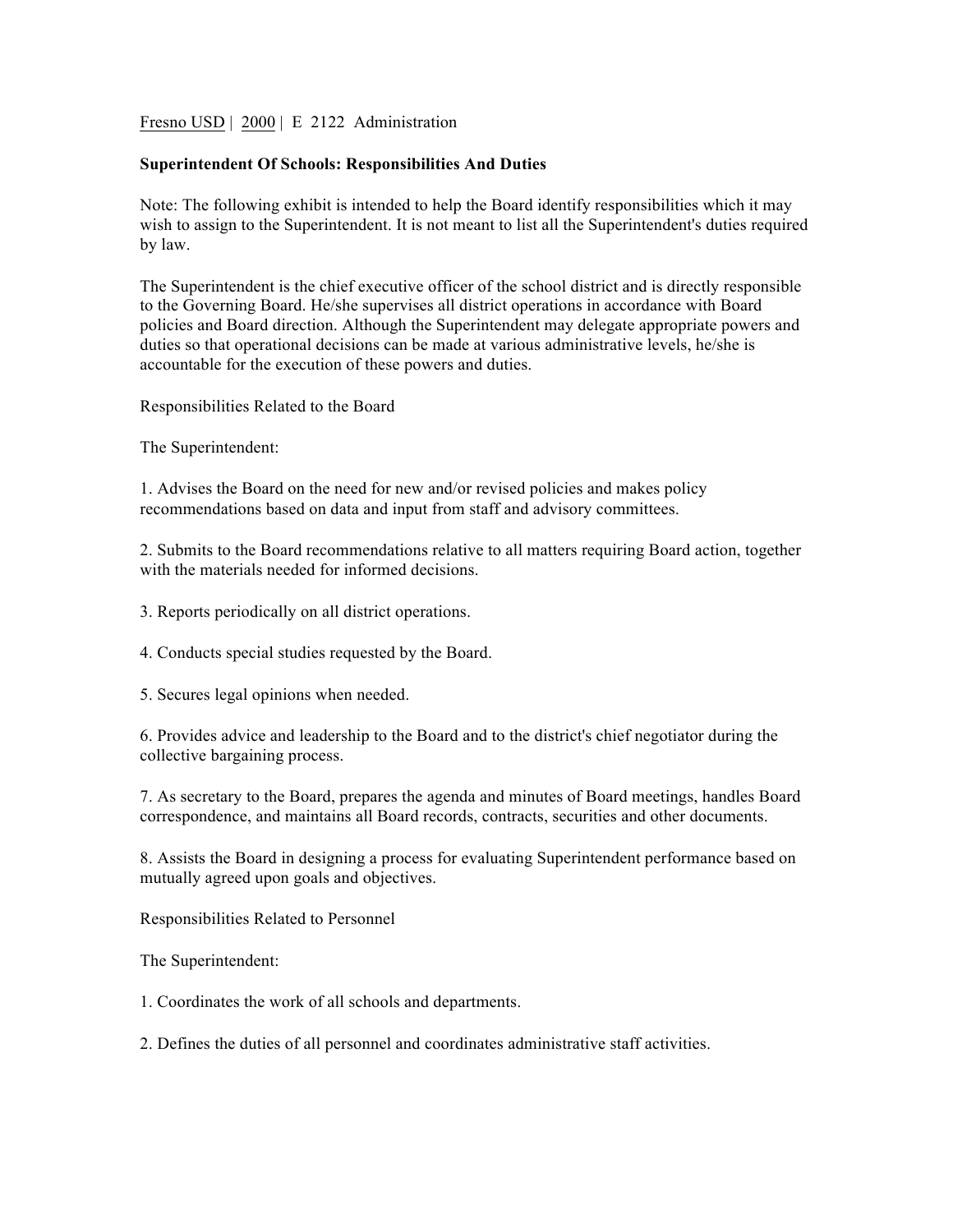3. In accordance with non-discrimination policy and the district's fair employment goals, exercises full authority and discretion to organize and arrange the administrative and supervisory staff to best serve the district.

4. Advises the Board regarding the leave, classification, retirement, resignation, promotion, suspension or dismissal of district employees.

5. Assigns personnel within the district in accordance with Board policy and the collective bargaining agreement.

6. Promotes a positive work environment.

7. Ensures that each staff member is evaluated and identifies appropriate opportunities for continued professional development.

8. Maintains appropriate channels of two-way communication within the district.

9. Ensures that staff is informed about relevant federal, state, and county laws; district policies, regulations and procedures; and matters related to the improvement and welfare of the schools.

10. Anticipates, manages and resolves conflict.

11. Serves as liaison between the Board and staff.

Responsibilities Related to Students and the Instructional Program

The Superintendent:

1. Enforces compulsory attendance laws.

2. Continuously observes and provides the Board with regular evaluations of district programs and student progress.

3. Together with staff, studies the curriculum and makes recommendations to the Board regarding the courses of study, major changes in texts and time schedules, and promising programs.

4. Apprises the Board of contemporary educational practices and related legislative issues which he/she discovers by reading, attending professional conferences, and visiting other school systems.

5. Ensures that there is a continuous focus on student growth and learning.

6. Ensures equitable administration of student discipline policies. Under appropriate circumstances, recommends to the Board a student's suspension or expulsion.

7. Works with staff, the Board and the community in planning and implementing support services for students.

Responsibilities Related to Non-instructional Operations